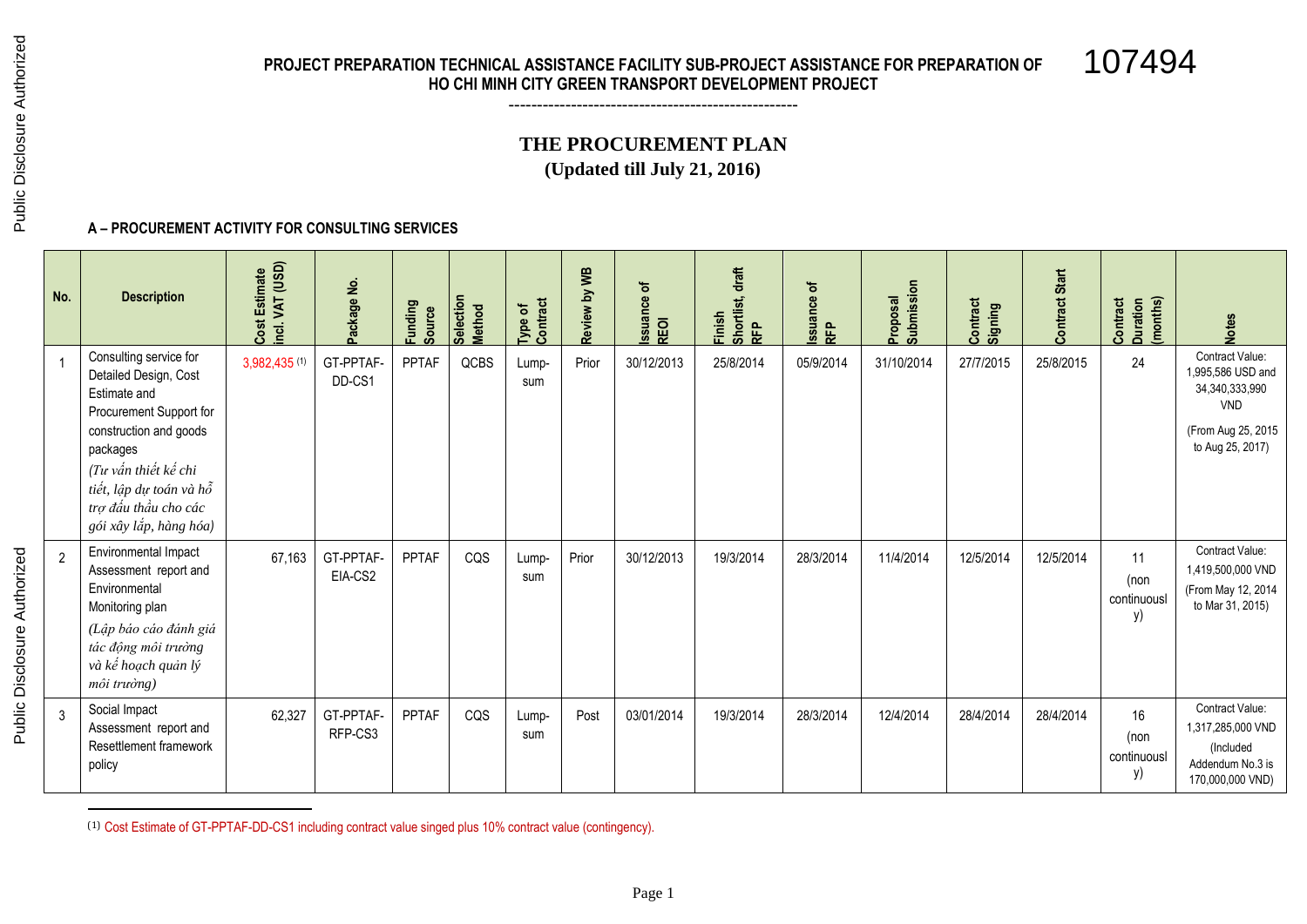| <b>Description</b>                                                                                                                                                        | ncl. VAT (USD)<br>Cost Estimate | Package No.         | Funding<br>Source | Selection<br><b>Method</b> | Type of<br>Contract | ₽<br>Review by | ssuance of<br>REOI | $dr$ aft<br>Shortlist,<br>RFP<br>Finish | ssuance of<br>쟎 | Submission<br><b>Proposal</b> | Contract<br>Signing | Contract Start | (months)<br>Contract<br>Duration   | Votes                                                                                                                        |
|---------------------------------------------------------------------------------------------------------------------------------------------------------------------------|---------------------------------|---------------------|-------------------|----------------------------|---------------------|----------------|--------------------|-----------------------------------------|-----------------|-------------------------------|---------------------|----------------|------------------------------------|------------------------------------------------------------------------------------------------------------------------------|
| (Lập báo cáo đánh giá<br>tác động xã hội, kế<br>hoạch tái định cư và<br>phương án di dời tái<br>dinh cv                                                                   |                                 |                     |                   |                            |                     |                |                    |                                         |                 |                               |                     |                |                                    | Addendum No.5 is<br>312,000,000 VND<br>(From April 28, 2014<br>to Aug 31, 2015)                                              |
| Procurement and Project<br>Management supporting<br>for SPMU (international)<br>(Tư vấn cá nhân hỗ<br>trợ đấu thầu và quản<br>lý dự án các gói thầu<br>$PPTAF$ (quốc tế)) | $209,538$ (2)                   | GT-PPTAF-<br>IC-CS4 | <b>PPTAF</b>      | IC                         | Time<br>Based       | Prior          | 21/6/2013          | 23/9/2014                               |                 |                               | 14/02/2014          | 14/02/2014     | 29(3)<br>(non<br>continuousl<br>y) | Contract Value:<br>273,050 USD<br>(Included<br>Addendum No.2 is<br>73,170 (4) USD)<br>(From Feb 14, 2014<br>to Jun 30, 2016) |
| Procurement and Project<br>Management supporting<br>for SPMU (national)<br>(Tư vấn cá nhân hỗ<br>trợ đấu thầu và quản<br>lý dư án các gói thầu                            | 9,274                           | GT-PPTAF-<br>IC-CS5 | <b>PPTAF</b>      | IC                         | Time<br>Based       | Prior          | 21/6/2013          | 22/10/2013                              |                 |                               | 21/01/2014          | 21/01/2014     | 14<br>(non<br>continuousl<br>y)    | Contract used value:<br>196,000,000 VND<br>(From Jan 21, 2014<br>to Mar 21, 2015)                                            |

Post 28/02/2014 27/3/2014 \_ \_ 28/4/2014 28/4/2014 08

(non continuousl y)

Contract Value: 154,000,000 VND (From April 28, 2014 to Dec 31, 2014)

**---------------------------------------------------**

(3) UCCI recommend the revised contract period of package GT-PPTAF-IC-CS4 is 29 months (From Feb 14, 2014 to June 30, 2016).

7,286 GT-PPTAF-IC-CS6

**No.** 

4

5

6

manual

*chính)*

 $\overline{a}$ 

*PPTAF (trong nước))*

Establish the BRT financial management

*(Tư vấn cá nhân lập Sổ tay quản lý tài*  PPTAF IC Lump-

sum

<sup>(2)</sup> Cost estimate of package GT-PPTAF-IC-CS4 is USD 209,358 equal to used contract value (not to continue to extend this contract and be performing procedures for contract liquidation and termination).

<sup>(4)</sup> Addendum No.2 of contract package GT-PPTAF-IC-CS4 is 73,170 USD, which World Bank have no objection dated February 12, 2015.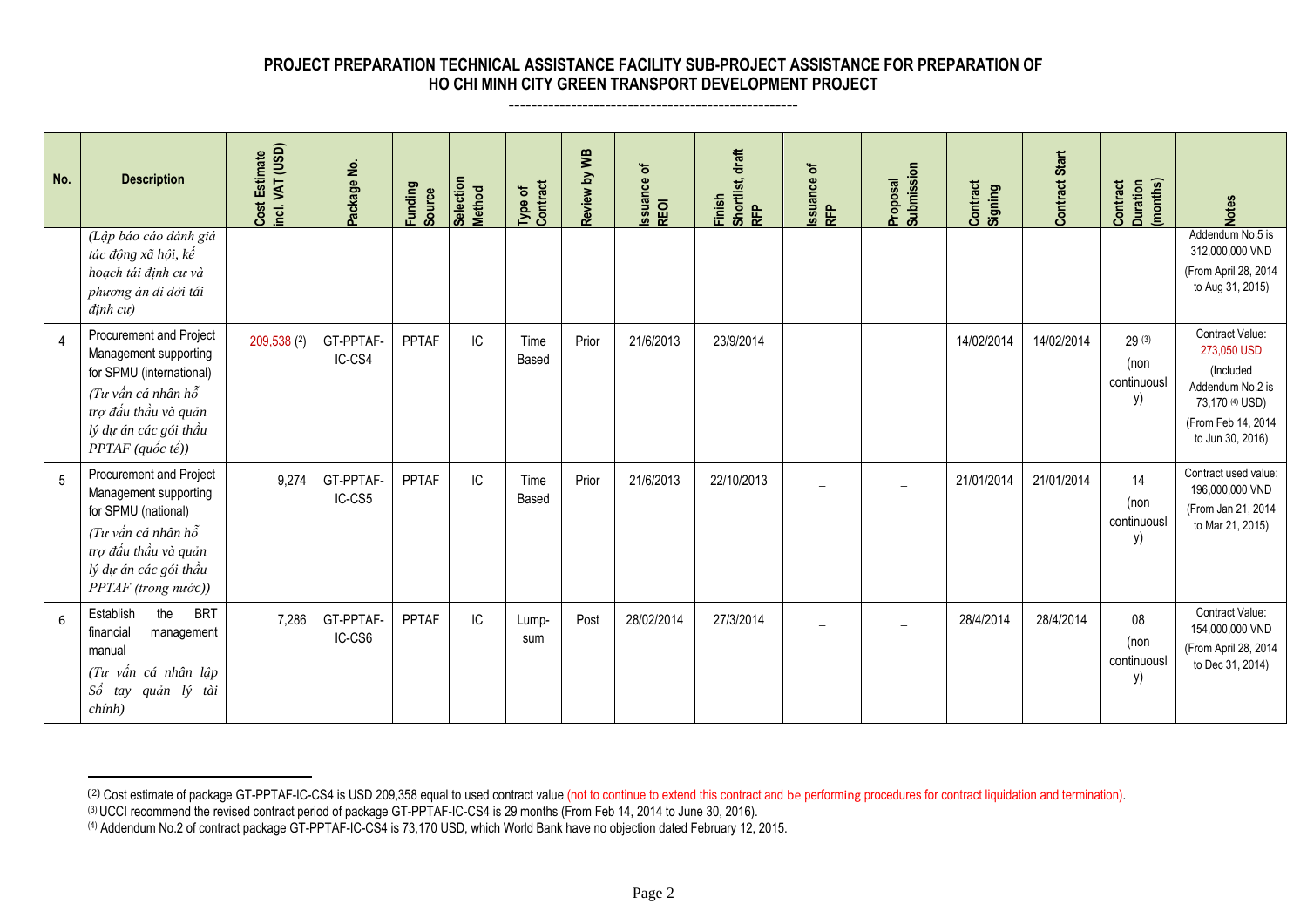| <b>Description</b>                                                                                                                                  | VAT (USD)<br><b>Estimate</b><br>$\cos t$<br>rei. | ackage No.           | Funding<br>Source | Selection<br><b>Method</b> | Type of<br>Contract | ŠБ<br>λá<br>Review | ㅎ<br>$\mathbf{a}$<br>ĕ<br>Issuan<br>REOI | drat<br>Finish<br>Shortlist,<br>RFP | ৳<br>Issuance<br>RFP | Submission<br>lesodo.<br>$\overline{a}$ | ontract<br>Contrac.<br>Signing | ntract Start | (months)<br>Contract<br><b>Duration</b> | <b>Notes</b>                                                            |
|-----------------------------------------------------------------------------------------------------------------------------------------------------|--------------------------------------------------|----------------------|-------------------|----------------------------|---------------------|--------------------|------------------------------------------|-------------------------------------|----------------------|-----------------------------------------|--------------------------------|--------------|-----------------------------------------|-------------------------------------------------------------------------|
| Training for BRT<br><b>Business and Financial</b><br>planning (International).<br>(Đào tạo về kế hoạch<br>tài chính và kinh<br>doanh BRT (Quốc tế)) | 30,000                                           | GT-PPTAF-<br>IC-CS07 | <b>PPTAF</b>      | IC                         | Lump-<br>sum        | Post               | 15/02/2017                               | 15/03/2017                          |                      | -                                       | 01/4/2017                      | 15/4/2017    | 03<br>(non<br>continuousl<br>y)         |                                                                         |
| Training for planning,<br>operations, management<br>and technology for public<br>transport and BRT<br>(International).<br>(Đào tạo về quy           | 35,220                                           | GT-PPTAF-<br>IC-CS8  | <b>PPTAF</b>      | IC                         | Lump-<br>sum        | Prior              | 25/6/2015                                | 05/7/2015                           |                      |                                         | 10/8/2015                      | 10/8/2015    | 04<br>(non<br>continuousl<br>y)         | Contract Value:<br>35,220 USD<br>(From Aug 11, 2015<br>to Oct 31, 2015) |

**---------------------------------------------------**

**No. D** 

7

| 8  | Training for planning,<br>operations, management<br>and technology for public<br>transport and BRT<br>(International).<br>(Đào tạo về quy<br>hoạch, vận hành, quản<br>lý, kỹ thuật giao thông<br>công cộng và BRT.<br>$(Qu\acute{o}c t\acute{e})$ | 35,220 | GT-PPTAF-<br>IC-CS8  | <b>PPTAF</b> | IC | Lump-<br>sum | Prior | 25/6/2015  | 05/7/2015  |  | 10/8/2015  | 10/8/2015  | 04<br>(non<br>continuousl<br>y) | Contract Value:<br>35,220 USD<br>(From Aug 11, 2015<br>to Oct 31, 2015)     |
|----|---------------------------------------------------------------------------------------------------------------------------------------------------------------------------------------------------------------------------------------------------|--------|----------------------|--------------|----|--------------|-------|------------|------------|--|------------|------------|---------------------------------|-----------------------------------------------------------------------------|
| 9  | Training for Advanced<br>Pavement Technologies<br>for Bus Rapid Transit<br>(National).<br>(Đào tạo về công nghệ<br>mặt đường tiên tiến<br>cho BRT (Trong<br>$n\vec{w}$ )                                                                          | 916    | GT-PPTAF-<br>IC-CS9  | PPTAF        | IC | Lump-<br>sum | Post  | 05/01/2016 | 20/01/2016 |  | 02/02/2016 | 18/02/2016 | 02<br>(non<br>continuousl<br>y) | Contract Value:<br>19.350.000 VND<br>(From Feb 02, 2016<br>to Apr 02, 2016) |
| 10 | Training for planning,<br>design, deployment of<br>ITS, fare collection<br>systems for urban public<br>transport and preparation<br>for integrated multi-                                                                                         | 50,000 | GT-PPTAF-<br>IC-CS10 | PPTAF        | IC | Lump-<br>sum | Post  | 01/10/2016 | 25/10/2016 |  | 05/11/2016 | 15/11/2016 | 04<br>(non<br>continuousl<br>y) |                                                                             |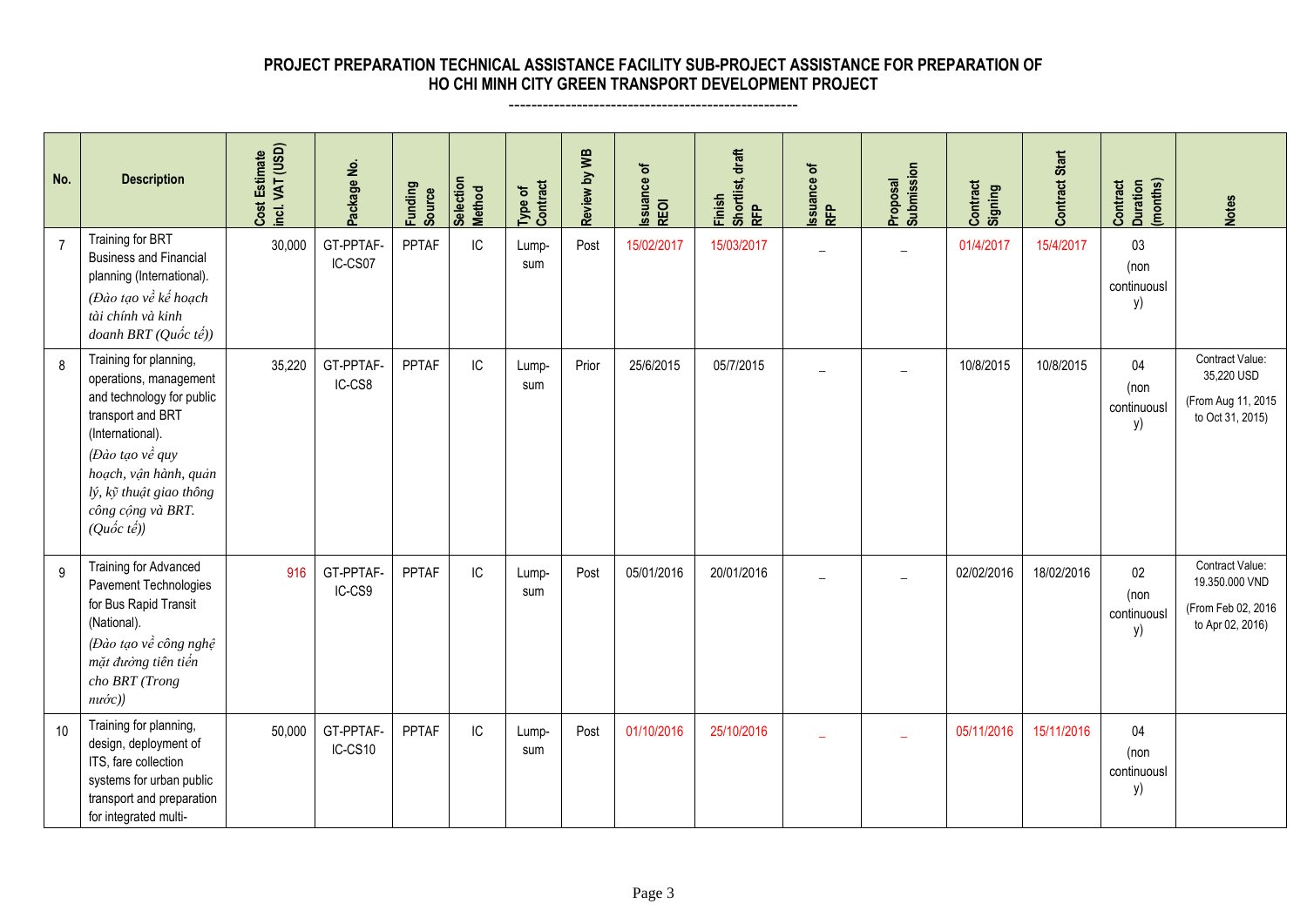#### **PROJECT PREPARATION TECHNICAL ASSISTANCE FACILITY SUB-PROJECT ASSISTANCE FOR PREPARATION OF HO CHI MINH CITY GREEN TRANSPORT DEVELOPMENT PROJECT ---------------------------------------------------**

| No. | <b>Description</b>                                                                                                                                                                                                                                                                                  | ncl. VAT (USD)<br>Cost Estimate | Package No.          | Funding<br>Source | Selection<br>Method | Type of<br>Contract | Review by WB        | <b>Issuance of<br/>REOI</b> | Shortlist, draft<br>RFP<br>inish | <b>Issuance of<br/>RFP</b> | Submission<br>Proposal | Contract<br>Signing | <b>Contract Start</b> | Duration<br>(months)<br>Contract | <b>Notes</b>              |
|-----|-----------------------------------------------------------------------------------------------------------------------------------------------------------------------------------------------------------------------------------------------------------------------------------------------------|---------------------------------|----------------------|-------------------|---------------------|---------------------|---------------------|-----------------------------|----------------------------------|----------------------------|------------------------|---------------------|-----------------------|----------------------------------|---------------------------|
|     | modal transport system<br>(International).<br>(Đào tạo về quy<br>hoạch, thiết kế, triển<br>khai hệ thống giao<br>thông thông minh, hệ<br>thống vé trong lĩnh<br>vực giao thông công<br>cộng và công tác<br>chuẩn bị cho hệ thống<br>giao thông công cộng<br>tích hợp đa phương<br>thức $(Qu$ ốc tế) |                                 |                      |                   |                     |                     |                     |                             |                                  |                            |                        |                     |                       |                                  |                           |
| 11  | Training for fleet and<br>depot management and<br>operations<br>(International).<br>(Đào tạo về quản lý và<br>vận hành đội xe, bãi<br>kỹ thuật (Quốc tế))                                                                                                                                           | 50,000                          | GT-PPTAF-<br>IC-CS11 | PPTAF             | IC                  | Lump-<br>sum        | Post                | 01/03/2017                  | 25/03/2017                       |                            |                        | 15/4/2017           | 20/4/2017             | 03<br>(non<br>continuousl<br>y)  |                           |
| 12  | <b>BRT</b> Operation,<br>Management and<br><b>Infrastructure Design</b><br><b>Technical Support</b><br>Specialist (International).<br>(Chuyên gia hỗ trợ kỹ<br>thuật về thiết kế cơ sở<br>hạ tầng, quản lý và<br>vận hành BRT (Quốc                                                                 | 70,000                          | GT-PPTAF-<br>IC-CS12 | <b>PPTAF</b>      | IC                  | Lump-<br>sum        | Post <sup>(5)</sup> | 15/8/2016                   | 05/9/2016                        |                            |                        | 10/9/2016           | 10/9/2016             | 09<br>(non<br>continuousl<br>y)  | <b>Additional package</b> |

<sup>(</sup>5) Although package GT-PPTAF-IC-CS12 is subject to procurement Post Review, the Bank will do prior technical review of the draft TOR, cost estimate, consultant evaluation report.

 $\overline{a}$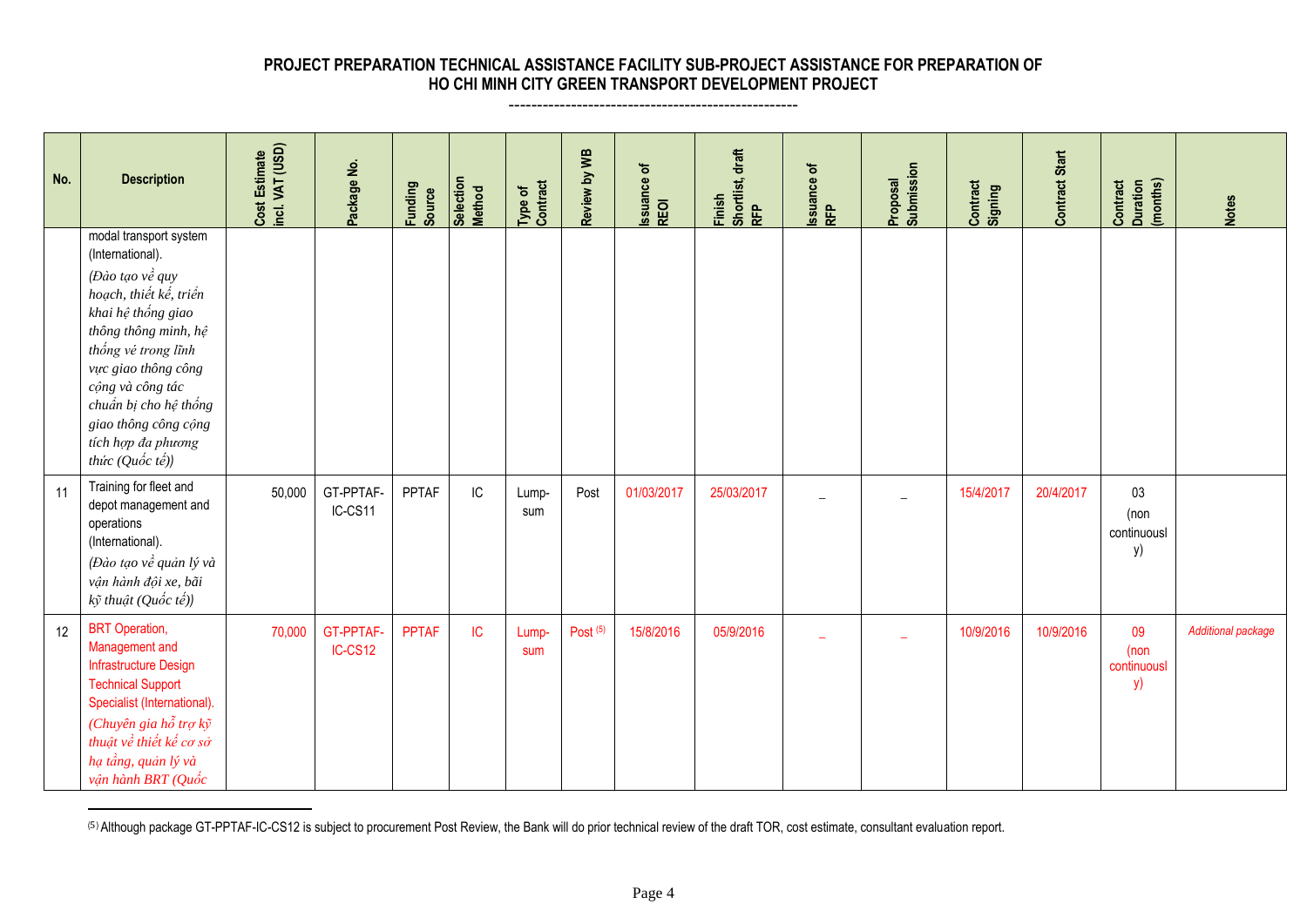| No. | <b>Description</b>                                                                                                                                                                                  | Cost Estimate<br>incl. VAT (USD) | ackage No.           | unding<br>Source | <b>Selection</b><br><b>Method</b> | ontract<br>৳<br>Type<br>$\epsilon$ | Review by WB | <b>Issuance of<br/>REOI</b> | drat<br>Finish<br>Shortlist,<br>RFP | $\overline{\sigma}$<br>Issuance<br>RFP | Proposal<br>Submission | Contract<br>Signing | Start<br>$\epsilon$ | Duration<br>(months)<br>Contract | <b>Notes</b>              |
|-----|-----------------------------------------------------------------------------------------------------------------------------------------------------------------------------------------------------|----------------------------------|----------------------|------------------|-----------------------------------|------------------------------------|--------------|-----------------------------|-------------------------------------|----------------------------------------|------------------------|---------------------|---------------------|----------------------------------|---------------------------|
|     | $t\hat{e})$                                                                                                                                                                                         |                                  |                      |                  |                                   |                                    |              |                             |                                     |                                        |                        |                     |                     |                                  |                           |
| 13  | Ticketing, ITS and Traffic<br><b>Signal Technical Support</b><br>Specialist (International).<br>(Chuyên gia hỗ trợ kỹ<br>thuật về tín hiệu giao<br>thông, hệ thống ITS và<br>hệ thống vé (Quốc tế)) | 70,000                           | GT-PPTAF-<br>IC-CS13 | <b>PPTAF</b>     | IC                                | Lump-<br>sum                       | Post $(6)$   | 15/8/2016                   | 05/9/2016                           |                                        |                        | 10/9/2016           | 10/9/2016           | 09<br>(non<br>continuousl<br>y)  | <b>Additional package</b> |
|     | Total:                                                                                                                                                                                              | 4,644,158                        |                      |                  |                                   |                                    |              |                             |                                     |                                        |                        |                     |                     |                                  |                           |

**---------------------------------------------------**

 $\overline{a}$ 

<sup>(6)</sup> Although package GT-PPTAF-IC-CS13 is subject to procurement Post Review, the Bank will do prior technical review of the draft TOR, cost estimate, consultant evaluation report.